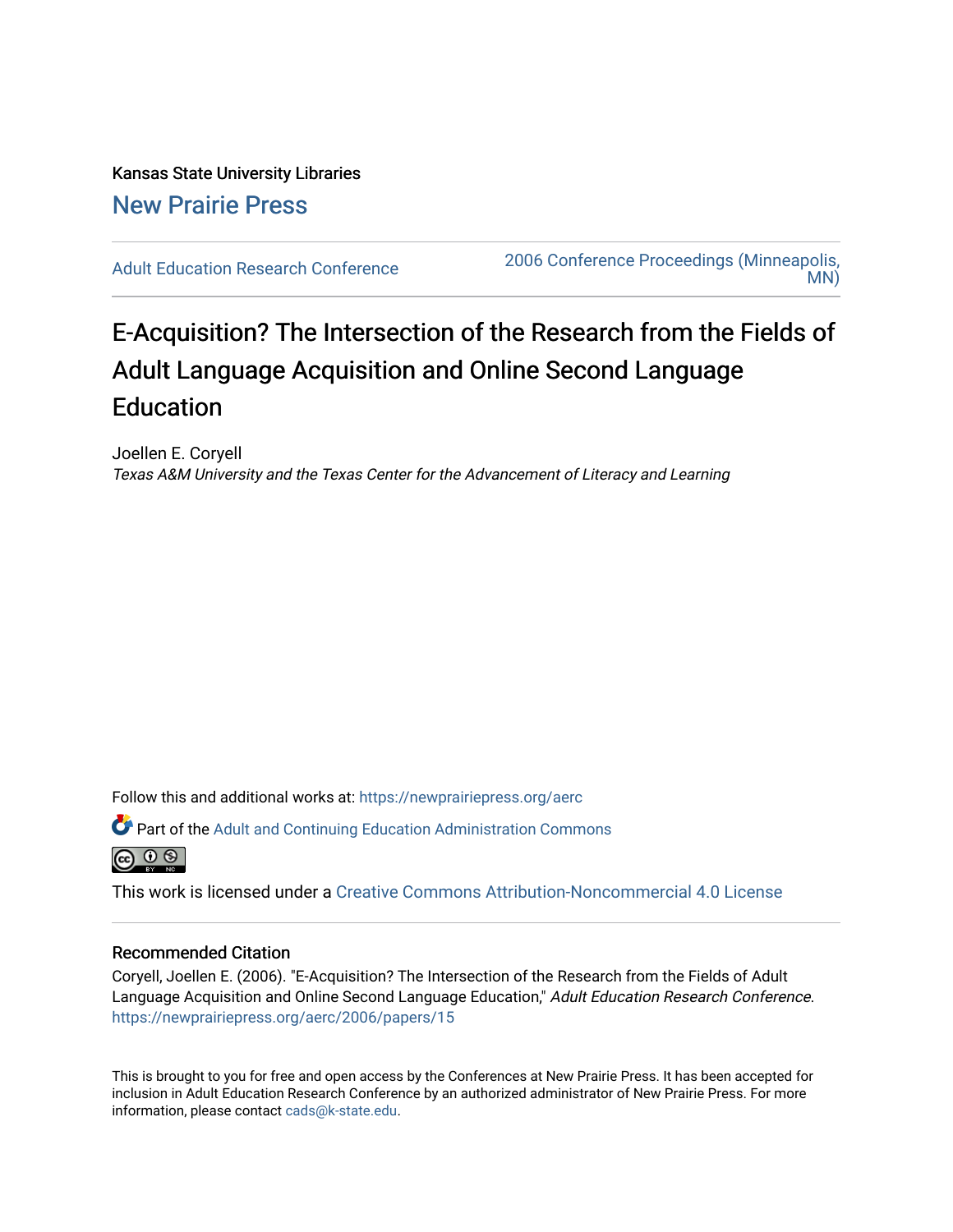# **E-Acquisition? The Intersection of the Research from the Fields of Adult Language Acquisition and Online Second Language Education**

Joellen E. Coryell

Texas A&M University and the Texas Center for the Advancement of Literacy and Learning

Key words: Online language education, adult ESOL, adult ELL

**Abstract**: A review of the intersection between literature in adult English language learner education and online language acquisition can provide the necessary underpinnings to inform program directors, instructors, and researchers alike of trends and future online language program components.

#### **Background and Purpose**

Distance education technologies and online learning options are being considered a viable path for adult education centers to serve their adult populations better. As one of the major offerings from adult education centers, programs for English language learners (ELLs) pose particular challenges in providing this new modality in adult education. Petty, Johnston, and Shafer (2004) state that "distance concepts can, and should be, adapted to best meet the needs of the populations served by individual agencies and states" (p. 2). However, the push to provide adult learners more choices in their learning opportunities shines a glaring light on what little research has been done in the area of adult language e-learning and teaching (Askov, Johnston, Petty, & Young, 2003). As an alternative, an exploration of what is offered from the separate fields of adult English to speakers of other languages (ESOL) and online second language (L2) education provides an insight into parallel theoretical and empirically established themes.

Research in adult online education is primarily conducted in postsecondary institutions (Askov, Johnston, Petty, & Young, 2003). Additionally, much of the recent research that informs the field of adult second language (L2) acquisition in traditional and online settings comes from international researchers and communities. Petty, Johnston, and Shafer (2004) caution that distance instruction is not right for all learners. They further indicated that successful distance learners, including those who engage well with online instruction, are highly self-motivated and goal-focused. Although it is certain that cultural contexts, life experiences, and other personal attributes differ from student to student and country to country, with the lack of reference to online adult ESOL program components in the United States, we can give consideration to the quality research that is being done across the educational spectrum and the world.

This literature review encompasses the most recent studies (most of the studies were published between 2003 and the present) within the intersection of adult ESOL and online L2 education. I searched the EBSCO database for adult ESOL studies, focusing on state and national level programs and reports. I then chose two peer-reviewed journals dedicated to second and foreign language learning technologies: Computer Assisted Language Learning and Language Learning and Technology to provide insight into online ESOL trends. There are five reports and 18 empirical studies, 14 quantitative studies and four with qualitative designs, which make up the review.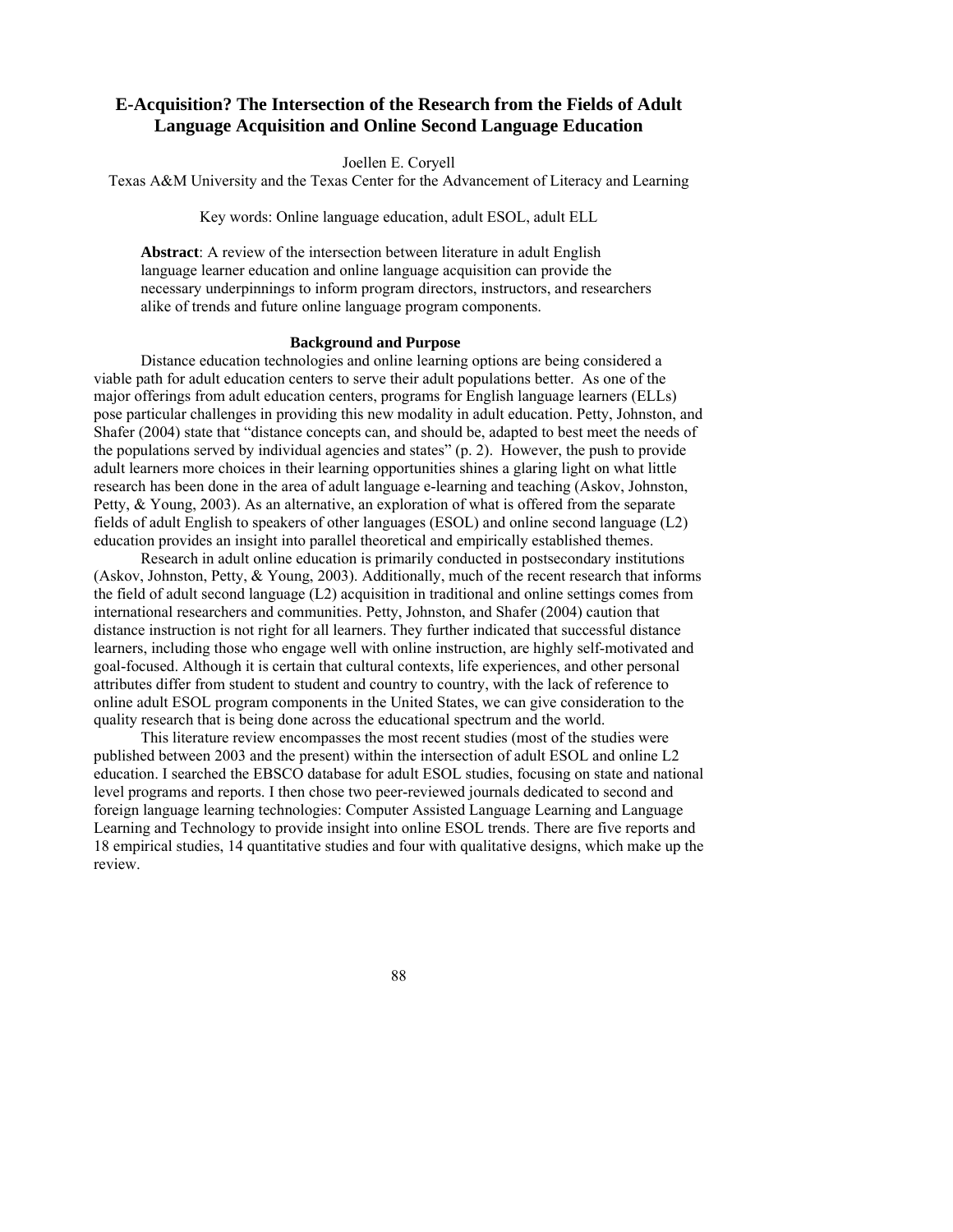#### **Recent Research in Adult English Language Learner Education**

Immigration trends in the U.S. have created great need for ELL language and literacy programs in many regions. And even those states that have established programs for ELLs are experiencing such large growth that their classes are often too large to be effective (Van Duzer  $\&$ Florez, 2003). Van Duzer and Florez (2003) in their report for the National Center for ESL Literacy Education suggested instruction for adult ELLs in the  $21<sup>st</sup>$  century must include practices and strategies that are in keeping with the principles of adult education, adult second language acquisition, and working with multicultural groups. They proposed programs acknowledge learner strengths, experience, and background, incorporate relevant and immediately usable content, involve learner input and shared control, and offer flexibility in duration, scheduling, and intensity of courses. Many programs create curricula and materials that are directed at a broad range of learners, but it is difficult for instructors then to fill the gap of individual learner need. They reported technology can be used to address the multiple instructional goals required to improve language proficiency and technology skills, critical thinking, and collaborative and interpersonal competence, while attending to different learning styles.

Buttaro's (2004) case study of eight Latinas' experiences in adult ESL programs in New York City provided the field with important cultural and socio-linguistic insights into learner diversity. She found that the Spanish-native participants valued English literacy and language and sought out opportunities to practice with native speakers. Their connection to family and community, need for flexible scheduling, and distaste for mixed-level classes influenced their acquisition of English. Ultimately, bi-cultural norms and academic involvement proved critical for their success. The implications of these findings draw attention to these relationships in instruction. Recommendations include the incorporation of user-friendly technologies, including bilingual computer software, to promote literacy among non-English background immigrants.

Additional insight to ELL diversity and literacy was provided by Burt and Peyton (2003). They suggested there are different native language literacy levels: Preliterate, nonliterate, semiliterate, non-alphabet literate, non-Roman-alphabet literate, and Roman alphabet literate. Each of these levels takes into account the learner's previous literacy experience as well as the specific writing systems the native language encompasses. Differentiated instruction, specific to each learner's cultural and linguistic background, is crucial for effective second language acquisition.

#### *L2 Instruction Online: Differentiated Instruction and Learner Control*

Recent research in the field of adult English to speakers of other languages in online settings has focused on the use of hypertext and hypermedia instructional methods to increase comprehension and acquisition of English reading. Researchers and practitioners alike believe that virtual learning environments can be used "to respond to students' educational needs and support mixed-ability learners" (Dolle & Enjelvin, 2003, p. 473). Additionally, in keeping with adult learning doctrine, computer mediated language instruction provides a space for students to engage in autonomous, self-paced learning (Dolle & Enjelvin, 2003). Indeed, computer assisted language learning presents students with maximized control and less dependency on the instructor (Jones, 2001) and can provide appropriate scaffolding for multi-ability learners (Roed, 2003; Shang, 2005; Simpson, 2005).

Hypertext and hypermedia can be used with digital texts to promote understanding and increase learner control (Ariew & Ercetin, 2004). Hypertext refers to nodes and links to other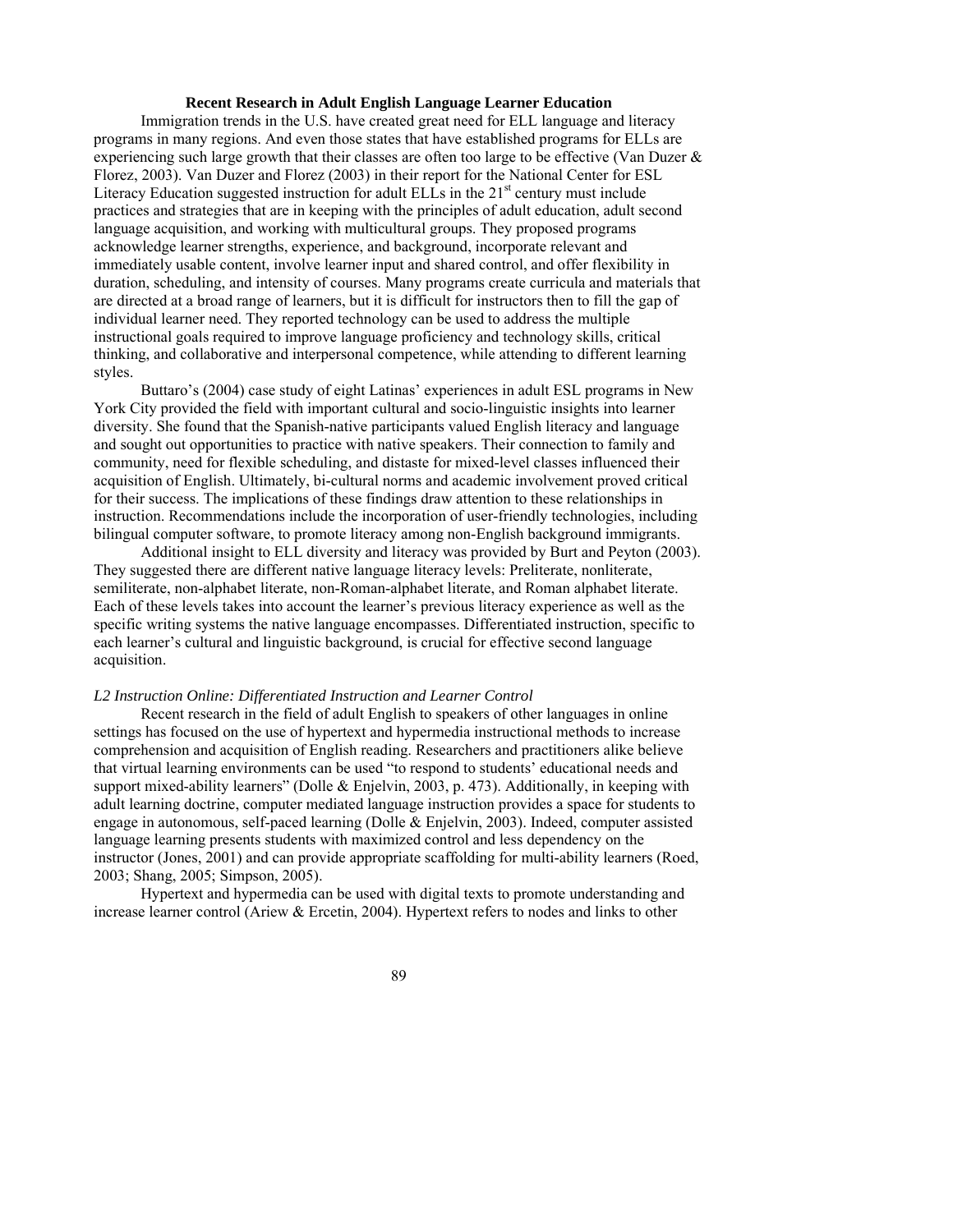nodes. Nodes are the non-linear texts provided the interactive reader, while links are embedded associations to other related texts (nodes). Hypermedia refers to the same kind of linking system, but provides the user opportunities to jump to different types of information in a variety of formats including text, video, audio, and graphic files. These informational files, also known as annotations or glosses, are for use at the discretion of the learners. Glosses have been incorporated into non-digital texts for ELLs in order to clarify or highlight important points or to provide structural aids in conjunction with textual features that may be outside the proficiency of the reader (Ercetin, 2003). They can be incorporated into the text, to the side of it, or even provided before the reading is introduced. Previous studies in student preference for hypermedia glosses and annotations found that they preferred computer dictionaries to paper dictionaries (Roby, 1999), and many found computerized glosses helpful, easy, and time-efficient (Davis & Lyman-Hager, 1997). For ELLs, a wide variety of hypermedia can be used based on individual need and control to enhance comprehension of online texts including pronunciation audio files, definitions in English and the native language, illustrations and other graphic symbols, contextual annotations (providing topical background information), animation, and video files.

Airew and Ercetin (2004) studied different types of hypermedia annotations with 103 intermediate and advanced adult ESL learners. They questioned with which learners hypertext and hypermedia affected reading comprehension. They used noninvasive tracking tools to find that the learners showed an inverse correlation of the use of video annotations and reading comprehension, suggesting that it is possible that intermediate learners relied too heavily on the video to comprehend the content, rather than the text itself. An analysis of advanced readers annotation use showed that the frequency of use did not significantly correlate with their ability to comprehend. Prior knowledge of the topic, however, was confirmed as a predictor of reading comprehension for both groups of readers. They recommended that practitioners be cautious in using video annotations with intermediate learners as they might be more distracting than useful. However, non-video annotations were indicated as useful to the learners. Accordingly, Nicholas, Debski, and Lagerberg (2004) reported the benefits of an online orthography teaching tool to differentiate writing and spelling instruction with adult language learners from bilingual backgrounds. The tool which can adapt spelling practice based on individual learner performance counts the number of times the learner has successfully and unsuccessfully identified each rule. Although the program was originally designed for Polish and Russian language learners, future plans for additional languages are in place.

Corpus linguistics is a newer tool with which to teach language. Corpus, Latin for "body," within the concept of linguistics is the product of gathering a large compilation of naturally occurring spoken and written texts in order to break the language down word by word to get a better understanding of how language is used (Rosenthal, 2003). Different English corpora, including corpora in business English, Academic English, professional English and conversational English can be used in a variety of online settings. Analyses of English corpora, either in general or for specific purposes, can shape the sequence of language teaching as well as the importance placed on certain linguistic structures and forms.

Corpora are also the basis for concordancers, tools for learners to investigate linguistic features and patterns that occur in authentic speech or written communication (Kaur and Hegelheimer, 2005). Concordancers are being used in conjunction with a variety of native and non-native speaker corpora in online settings. This tool allows learners to access new vocabulary words as they are used in authentic texts and contexts. The use of online concordancers and dictionaries has been touted as allowing the learner more autonomy and encourages the role of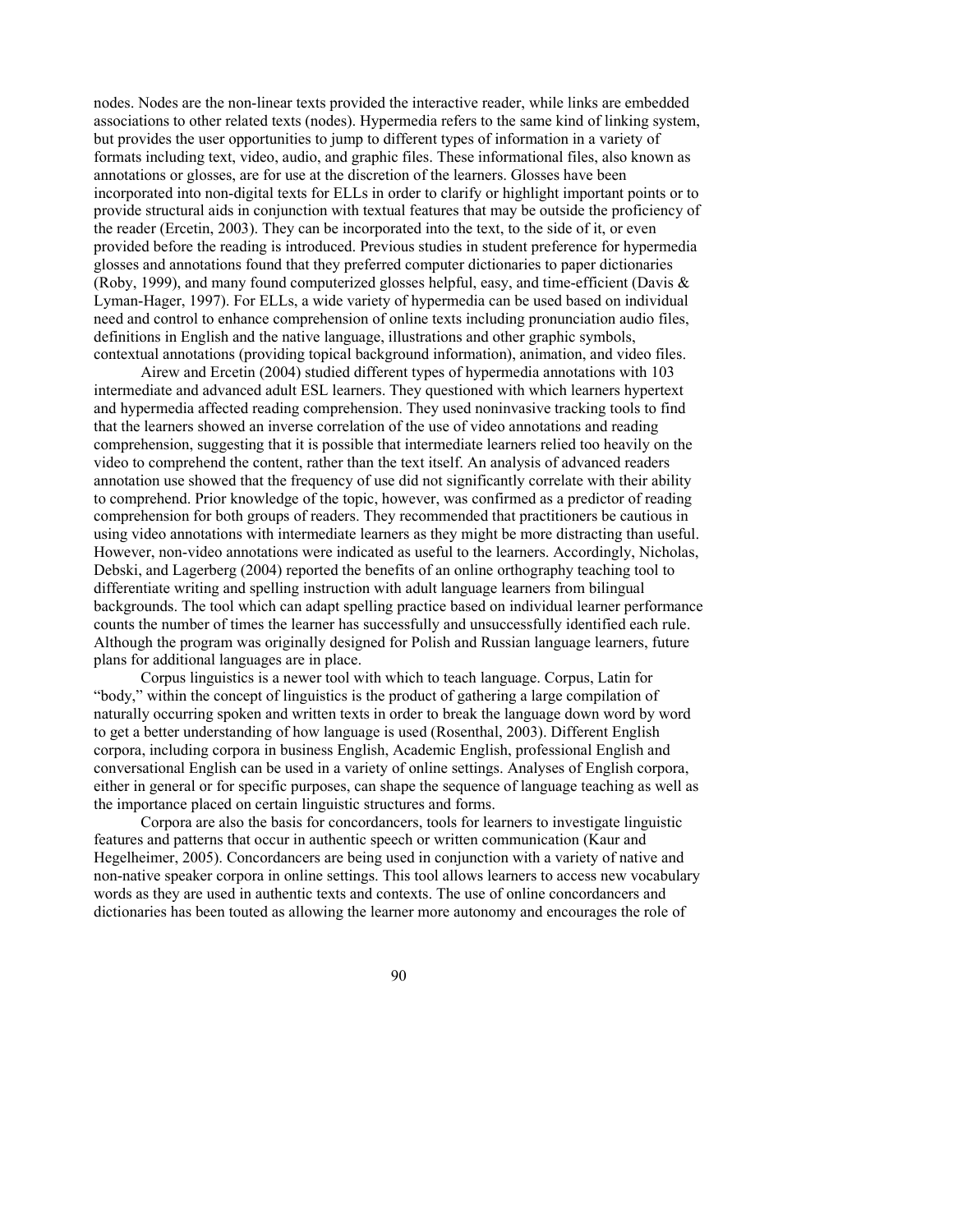student as researcher (Kaur & Hegelheimer, 2005; Rosenthal, 2003). Kaur and Hegleheimer (2005) studied the use of concordancing with intermediated undergraduate ESOL students and its affect on academic vocabulary acquisition in writing. Although the study had a very small sample  $(N=18)$ , the group that had online access to both a concordancer and dictionary were found to have used the target vocabulary more often and with more success on a writing task than did the control group. The use of hypermedia, corpora, concordancers, and online dictionaries in second language acquisition seems viable for instruction and possible learner autonomy; however, more research with lower proficiency students and learners in programs not associated with higher education is needed.

#### **Socially-Constructed and Negotiated Meaning in Communicative Competence**

Socially-constructed and negotiated meaning making, toward the ultimate goal of communicative competence, are currently hot topics in adult L2 acquisition. Through pair and small group work with fellow learners and with native speakers, students have the opportunity to practice new and recently acquired forms of the L2, use conversational adjustments to get at comprehension, and negotiate meaning in ways which are individualized to the needs of each learner (Harris, 2005; Hellerman, 2005; Tudini, 2003). It is further believed authentic cultural interaction will lead to a wider range of linguistic and pragmatic competence of the target language (Belz, 2003). These genuine linguistic cultural experiences provide opportunities to wrestle with the possibilities of miscommunications, differing opinions, and new styles of communication with which to construct knowledge of the target language (Ware, 2005). Harris' (2005) research analyzed 40 beginner student pairings over 20 days to reveal that negotiation is a necessary part of acquiring a second language and can be facilitated in pair work. Hellerman (2005) also found that appropriate turn-taking in social discourse must be learned and managed, and can be negotiated through learner-learner interactions. He studied five learners in 100 classroom exchanges and found that language development is furthered with a focus on social skills in classroom interactions which include interpersonal talk, pragmatics, and asking for clarification for all levels of learners.

#### *L2 Instruction Online: Computer Mediated Communication*

Computer mediated communication (CMC), including email and online chat, is considered an amalgamation of written and oral discourse, providing learners support in improving their communicative competence and confidence (Roed, 2003; Shang, 2005; Simpson, 2005). Additionally, CMC provides a certain anonymity, allows for less concern about accent and time pressures, and provides a scaffold from writing to speech (Roed, 2003; Simpson, 2005). In her preliminary qualitative study of online behavior of 13 beginning and intermediate Dutch language learners, Roed (2003) found that some students who were shy and lessparticipative in class were more likely to contribute in online discussion settings. However, lag time and online "netiquette" (online social skills) posed group dynamics issues that Roed recommended instructors discuss with the class beforehand. Simpson (2005) contends that synchronous CMC in informal virtual language environments provides learners opportunities to interact with native speakers and other learners to build discourse competence and technical literacy skills. Ultimately, because both of these studies analyzed a relatively small amount of online data, further research should be done to corroborate the findings.

Weininger and Shield (2003) investigated ELLs and CMC by using discourse analysis of text interactions in MOO (Multi-User Domain Object Oriented) environments. Although the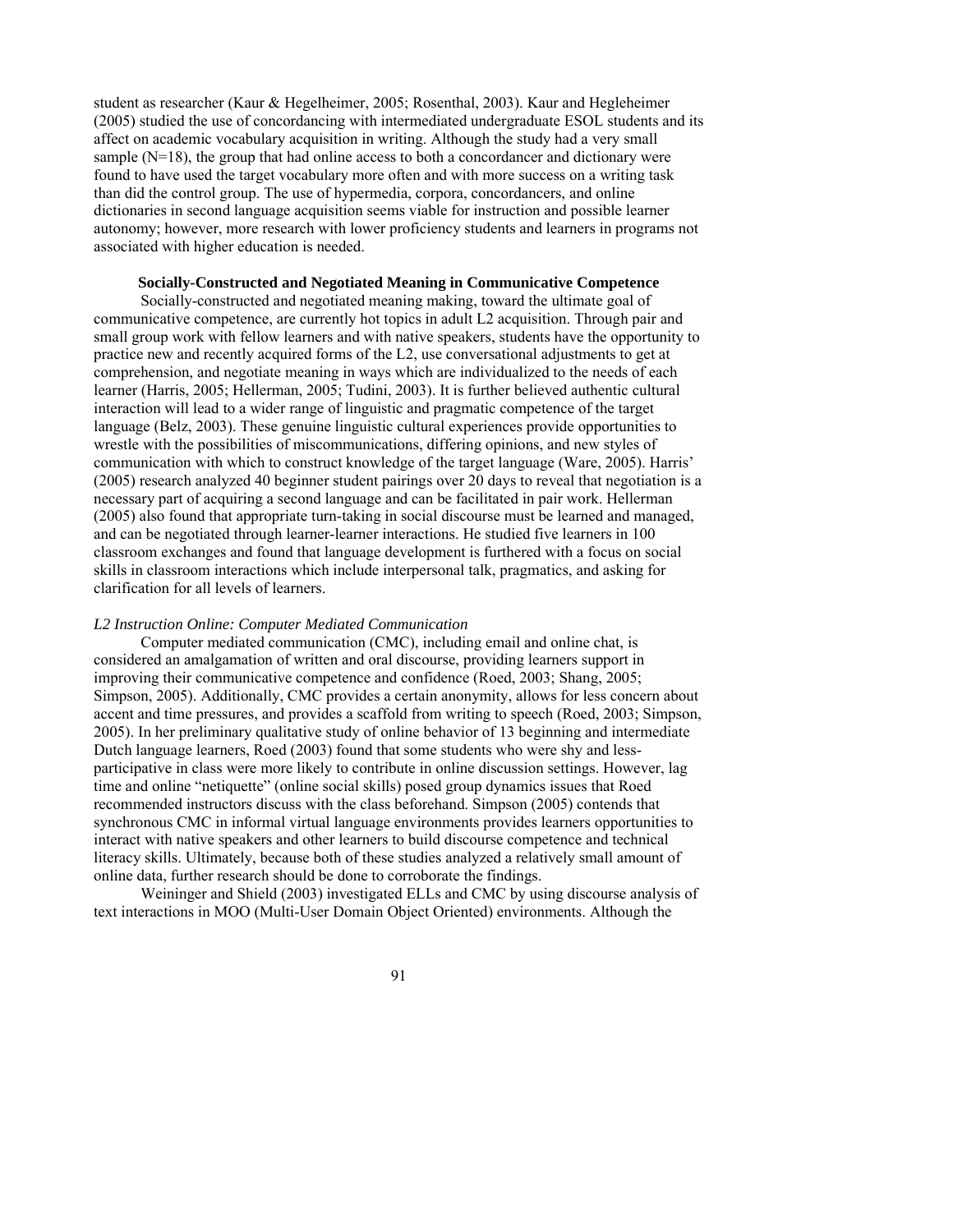sample was small, important indications for new directions online were established. They found in the comparison between non-native speaker corpora and native speaker corpora, MOO environments approximated oral production situations more than written environments for the L2 learners and can be "considered an appropriate rehearsal arena for face-to-face interaction" (p. 329). Additionally, when the instructor was not online, there was no linguistic regression or L1 use, although the discourse tended to be less-formal when the instructor was not present.

 Tudini (2003) studied nine English-native adults learning Italian who engaged in online "chat" with native-Italian speakers over two semesters. She found that the students negotiated for meaning and adjusted their linguistic form, structure, and/or message content until an acceptable level of understanding was achieved. Additional research with a larger corpus of online chat text and larger samples of participants of language learners and native speakers would further inform the field of the benefits of this mode of CMC.

E-mail has also been used in online L2 settings to provide opportunities for learners to engage in authentic communication with native speakers (O'Dowd, 2003; Ware, 2005). O'Dowd's (2003) ethnographic, action research involved 50 second year Spanish and English learners engaged in activities designed to facilitate learning about the connection between language and culture. By the end of the course, several students were able to engage in communicative competent discourse with the ability to recognize culturally semantic nuances, practice different communicative styles and use socio-pragmatic structures appropriate for intercommunication. However some students' exchanges in this study, as well as in Ware's (2005) research of a similar nature, failed to function well, which lead to a few of the learners' stereotypes and negative attitudes about the target culture to be reinforced. More research in this kind of learning exchange, with the addition of a longitudinal approach to long-term learning effects, would inform the field further of the success of e-mail in intercultural language learning.

#### **Conclusion**

The importance of socio-cultural factors is highlighted at the intersection of current literature from the fields of adult ELL instruction and online second/foreign language acquisition. The two fields meet at two main junctures: (1) individual, differentiated language learning, and (2) socially-constructed and negotiated meaning to improve communicative competence. These current trends and connections help lay an important foundation for adult education program directors and instructors when preparing for or continuing online instruction and curricula for their English language learners. Askov, Johnston, Petty, and Young (2003) also suggest that careful consideration to planning, training of instructors, and specific answers to how the students will gain access to materials, how much support is needed for student success, and how feedback will be given to students must be given. Furthermore, implementation of an online component to ELL instruction is expensive, and finding the right mode and method for a program's individual learners is an experimental process. Petty, Johnston, and Shafer (2004) recommend starting small and finding out what works and what does not, leaving room for trial and error for instructors and students. Finally, the adult ELL educational community anxiously awaits future research specifically devoted to adult ESOL in online settings. Particular attention to this population, with their diverse learning needs, is certainly warranted.

#### **References**

Ariew, R., & Ercetin, G. (2004). Exploring the potential of hypermedia annotations for second language reading. *Computer Assisted Language Learning, 17*(2), 237-259.